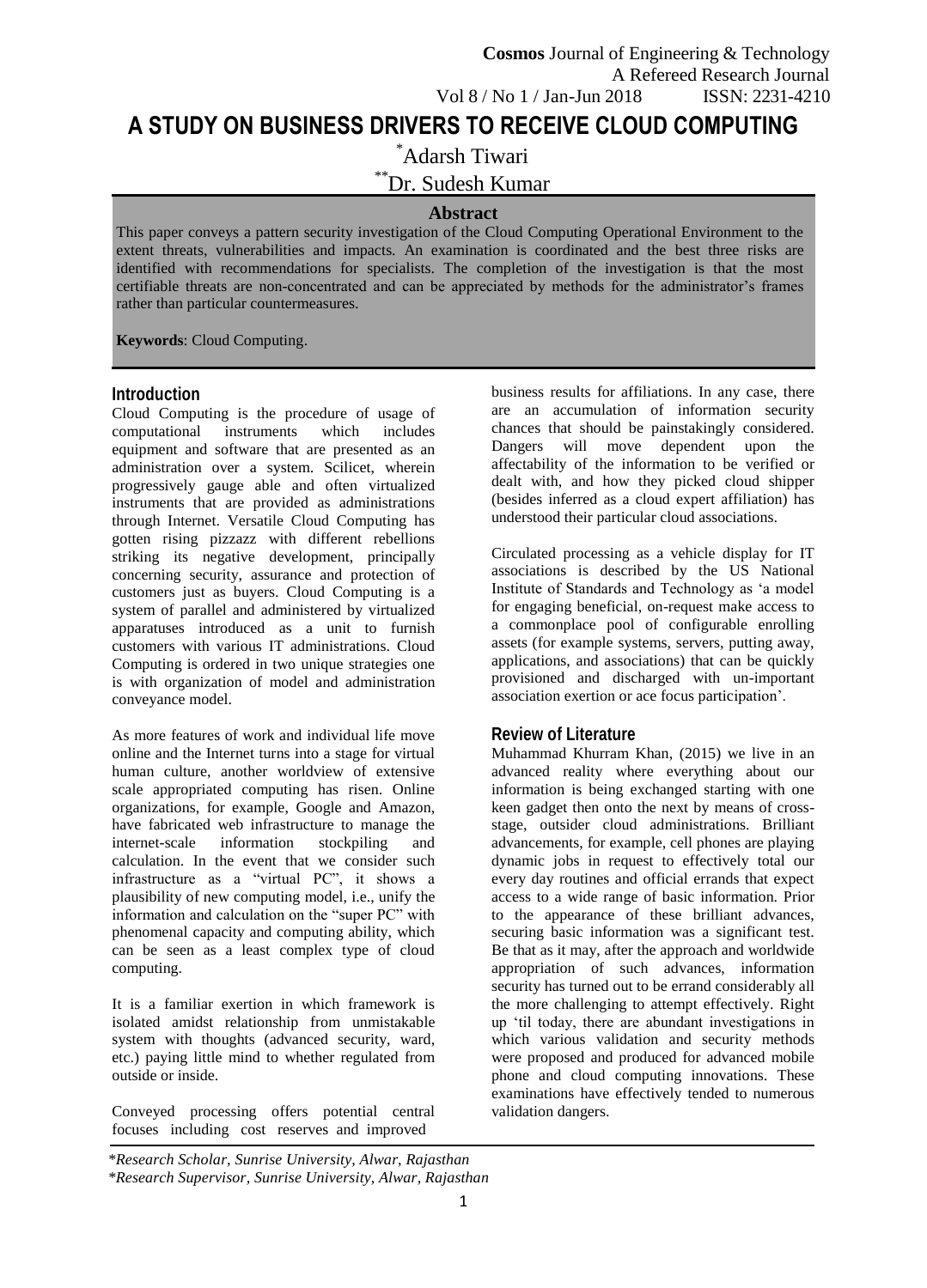Chimere Barron, (2014) Cloud processing is another computational perspective that offers a creative business show for relationship to grasp IT without direct venture. Despite the potential additions achieved from the distributed computing,the model security is as yet flawed which impacts the cloud display reception. The security issue turns out to be increasingly muddled under the haze show as new measurements have gone into the issue scope identified with the model engineering, multi-occupancy, versatility, and layers reliance stack. In this paper we introduce a point by point analysis of the cloud security issue. We investigated the and the cloud administration conveyance models point of view. In view of this analysis we infer a point by point detail of the cloud security issue and key features that should be verified by any proposed security course of action. Frederick R, (2010) A number of cloud applications are as of now generally utilized. In any case, one of the main purposes behind the slowing down in the development of cloud computing is that of security. Despite the fact that some examination has been done in the security field, it is important to survey the ebb and flow condition of research and practice. This paper goes for the investigation of the existing exploration about security in cloud computing to dissect the condition of craftsmanship and to recognize future bearings. The strategy chose to investigate the security in cloud computing is a deliberate mapping study. An aggregate of 344 papers were chosen and grouped by security objective, investigate type and commitment type. The main security explicit issues separated are information insurance (30.29%); get to the board (20.14%), software seclusion (16.70%), accessibility (16.00%), trust (13.60%) and administration (3.27%). Our outcomes show that cloud computing is by all accounts a promising zone for security research and assessment.

# **Attributes of Circulated Registering**

- On-request self-association incorporates clients using a site or relative control board interface to game-plan figuring assets, for example, extra PCs; sort out data transmission or client email accounts, without requiring human relationship among clients and the shipper.
- Broad sort out get to enables customers to get to processing resources over frameworks, for instance, the Internet from a wide extent of figuring contraptions, for instance, workstations and mobile phones.
- Resource pooling includes traders utilizing shared figuring resources for give cloud organizations to different customers. Virtualization and multi-inhabitance sections are ordinarily used to both separate and shield every client and their information from

different clients, and to affect it to appear to clients that they are the essential client of a mutual PC or programming application.

- Rapid versatility empowers the energetic and changed addition and rot to the extent of accessible PC taking care of, putting away and structure transmission limit as required by client request.
- Pay-per-use assessed association incorporates clients paying for the handling assets that they really use, and being set up to screen their utilization. This resembles family unit use of utilities, for example, control.

There might be uncommon business motivations to move straightforwardly accessible information to the open cloud. On the off chance that legitimately planned, a merchant's extra system transfer speed and extra computing limit consequently mitigates a few sorts of disseminated refusal of administration assaults. Advances, for example, 'any cast' and international substance conveyance systems can moderate DDoS assaults by topographically conveying the framework traffic and PC handling the world over.

Affiliations utilizing distributed computing to store or process unreservedly available data, for instance, an open site may not be stressed over grouping. In any case, the affiliation's chance evaluation ought to think about the receptiveness and dependability of the open information, including reputational and other harm if the association's structure is separated, or is undermined and scatters deceiving information or unsafe substance.

To empower a relationship to concentrate on their inside business, the getting and backing of expert IT staff, enrolling programming and rigging used to store and process information can be reappropriated to a merchant. Regardless, the association is still at last responsible for the security of their information.

# **Conclusion**

The affirmation criteria through which we assessed examination sources depended upon the examination experience of the researchers of this work, and in requesting to pick these sources we have thought about specific restrictions: considers fused into the picked sources must be written in English and these sources must be web-accessible. The going with once-over of sources has been considered: Science Direct, ACM motorized library, IEEE pushed library, Scholar Google and DBLP. A brief timeframe later, the experts will refine the outcomes and will consolidate urgent works that had not been recuperated in these sources and will resuscitate these work taking into